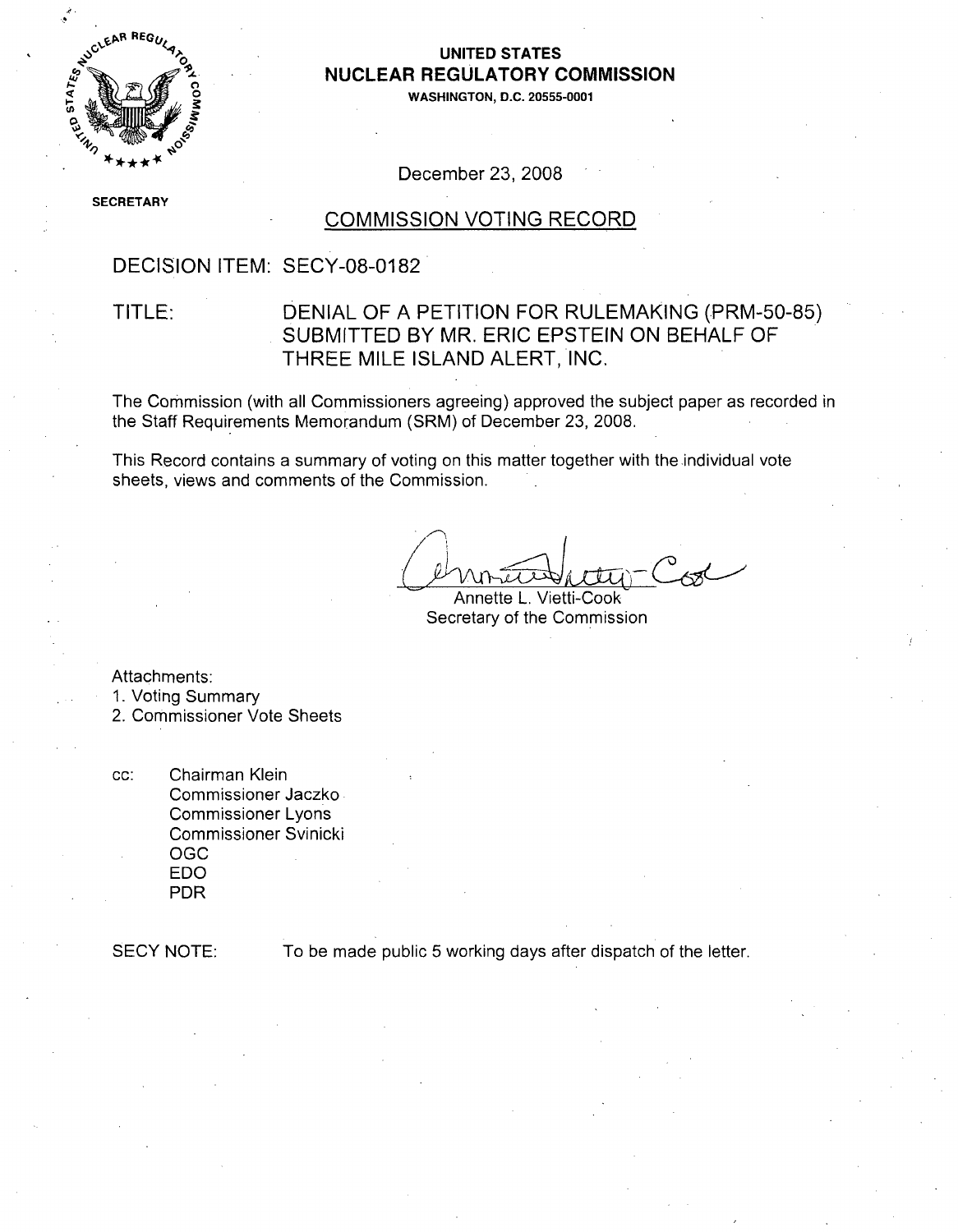#### VOTING SUMMARY - SECY-08-0182

#### RECORDED VOTES

|                       | APRVD DISAPRVD ABSTAIN PARTICIP COMMENTS | <b>NOT</b><br><b>DATE</b> |          |
|-----------------------|------------------------------------------|---------------------------|----------|
| CHRM. KLEIN           | Х                                        |                           | 12/9/08  |
| COMR. JACZKO          | Х                                        |                           | 12/19/08 |
| <b>COMR. LYONS</b>    | X                                        |                           | 12/2/08  |
| <b>COMR. SVINICKI</b> | х                                        | X                         | 12/15/08 |

## COMMENT RESOLUTION

In their vote sheets, all Commissioners approved the staffs recommendation and Commissioner Svinicki provided some additional comments. Subsequently, the comments of the Commission were incorporated into the guidance to staff as reflected in the SRM issued on December 23, 2008. **j**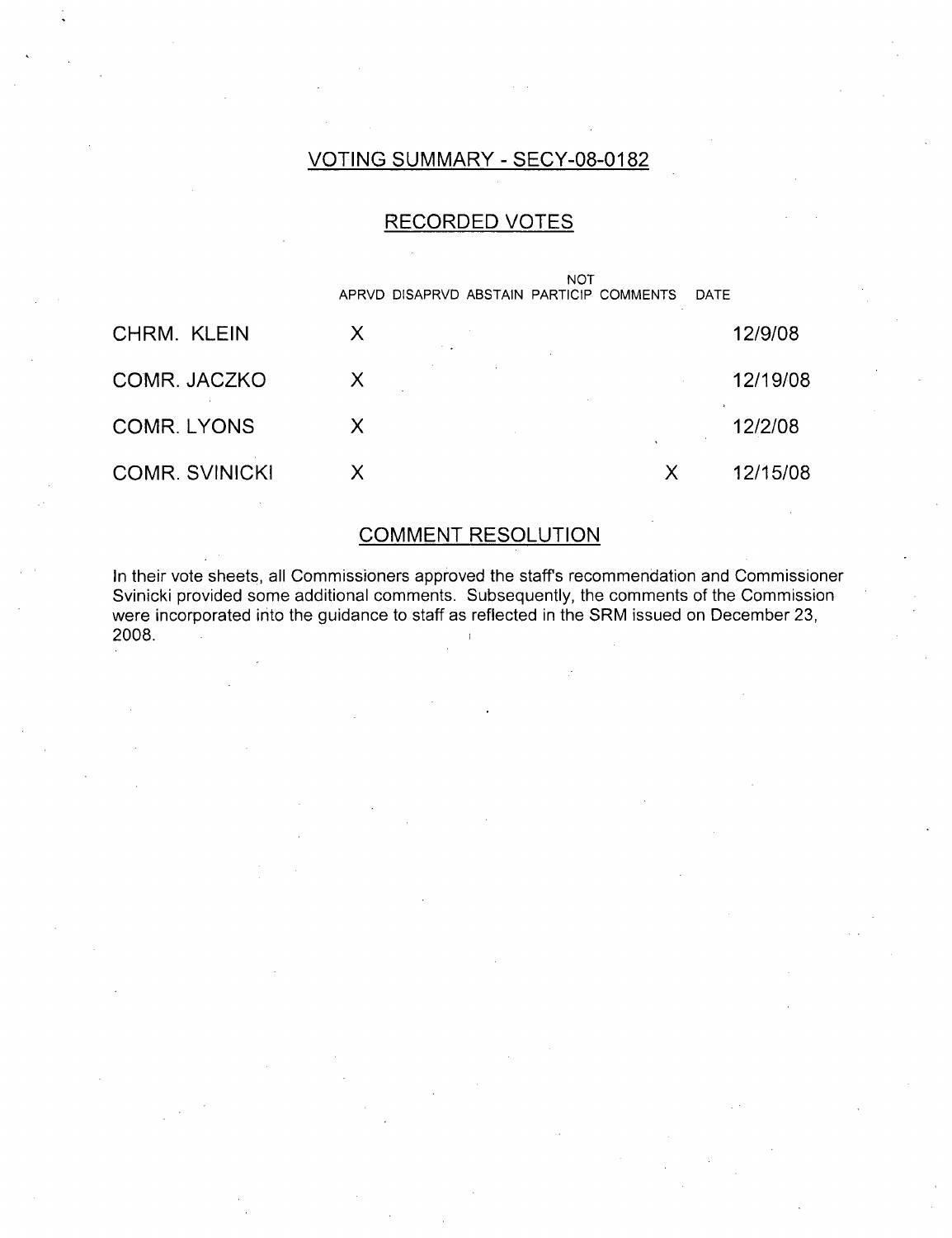## RESPONSE SHEET

TO: Annette Vietti-Cook, Secretary

FROM: CHAIRMAN KLEIN

SUBJECT:

SECY-08-0182 - DENIAL OF A PETITION FOR RULEMAKING (PRM-50-85) SUBMITTED BY MR. ERIC EPSTEIN ON BEHALF OF THREE MILE ISLAND ALERT, INC.

| Approved $X$             | <b>Disapproved</b>              | <b>Abstain</b> |
|--------------------------|---------------------------------|----------------|
| <b>Not Participating</b> |                                 |                |
| <b>COMMENTS:</b>         | <b>Attached</b><br><b>Below</b> | None $X$       |

eeke

**SIGNATURE** 

**I -l 1•/0 DATE** 

Entered on "STARS" Yes  $\angle$  No \_\_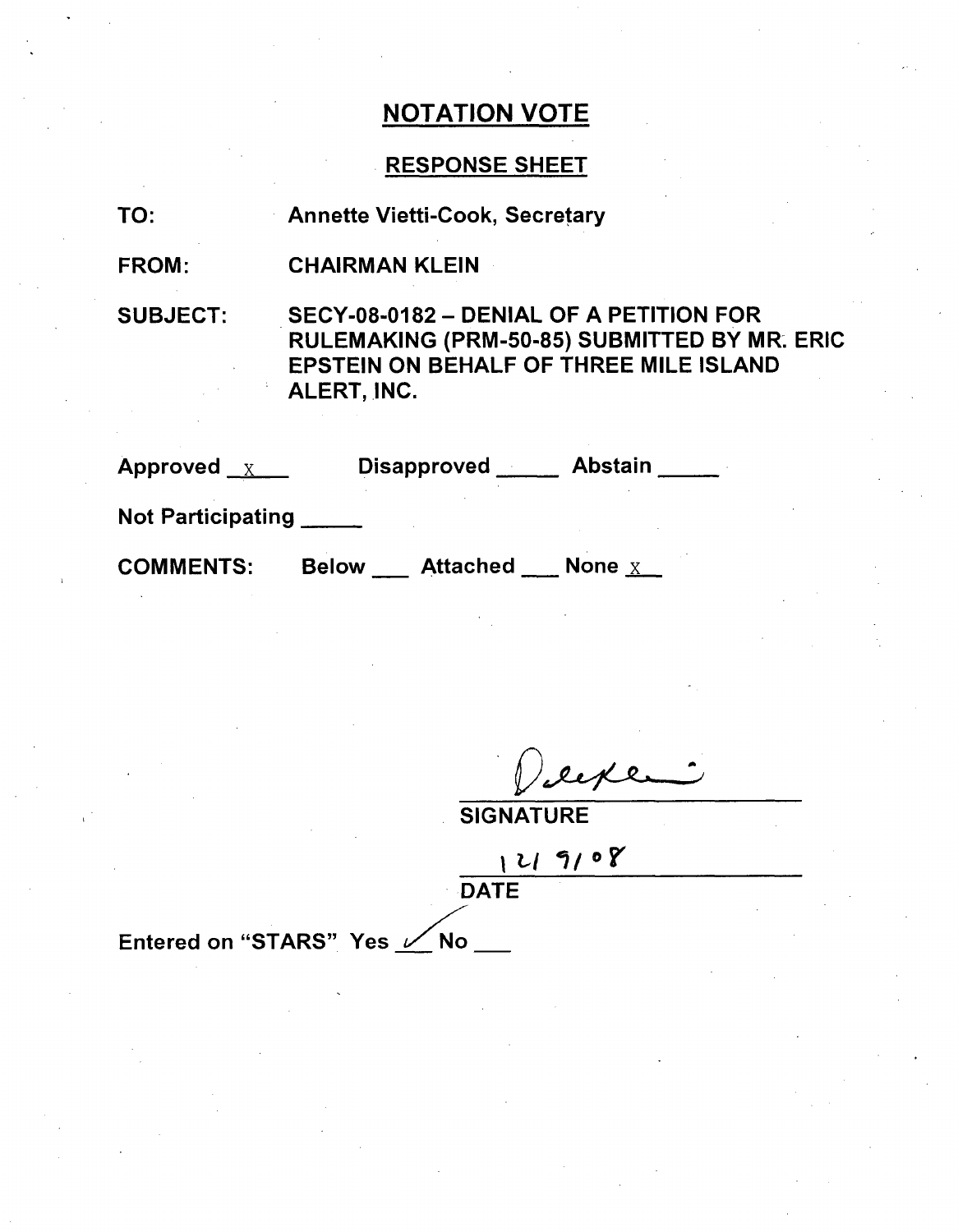## RESPONSE SHEET

| Ο.<br>1 |  |
|---------|--|
|         |  |

Annette Vietti-Cook, Secretary

FROM: COMMISSIONER JACZKO

SUBJECT:

SECY-08-0182 - DENIAL OF A PETITION FOR RULEMAKING (PRM-50-85) SUBMITTED BY MR. ERIC EPSTEIN ON BEHALF OF THREE MILE ISLAND ALERT, INC.

| <b>Approved</b><br>$\mathbf{X}$ |              | <b>Disapproved</b> | <b>Abstain</b> |  |
|---------------------------------|--------------|--------------------|----------------|--|
| <b>Not Participating</b>        |              |                    |                |  |
| <b>COMMENTS:</b>                | <b>Below</b> | <b>Attached</b>    | None $X$       |  |
|                                 |              |                    |                |  |

**SIGNATURE** 

12/19/08 DATE

Entered on "STARS" Yes X No \_\_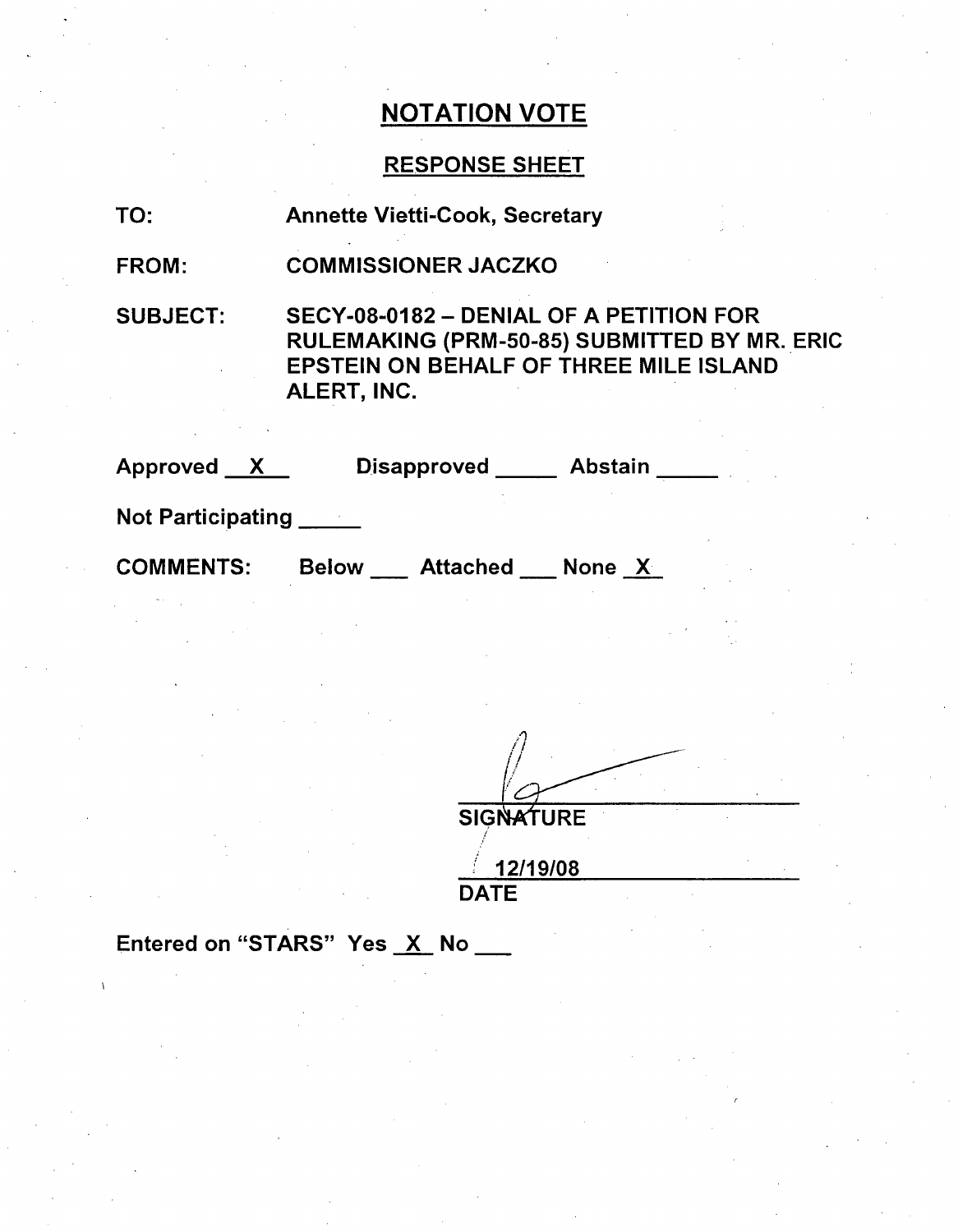## RESPONSE SHEET

| TO:                      | <b>Annette Vietti-Cook, Secretary</b>                                                                                                                   |
|--------------------------|---------------------------------------------------------------------------------------------------------------------------------------------------------|
| FROM:                    | <b>COMMISSIONER LYONS</b>                                                                                                                               |
| <b>SUBJECT:</b>          | SECY-08-0182 - DENIAL OF A PETITION FOR<br>RULEMAKING (PRM-50-85) SUBMITTED BY MR. ERIC<br><b>EPSTEIN ON BEHALF OF THREE MILE ISLAND</b><br>ALERT, INC. |
| Approved X               | Disapproved<br><b>Abstain</b>                                                                                                                           |
| <b>Not Participating</b> |                                                                                                                                                         |

COMMENTS: Below \_\_\_ Attached \_\_\_ None \_<u>X</u>

Peter B. Ly<br>SIGNATURE

 $12/2108$ 

Entered on "STARS" Yes  $\times$  No \_\_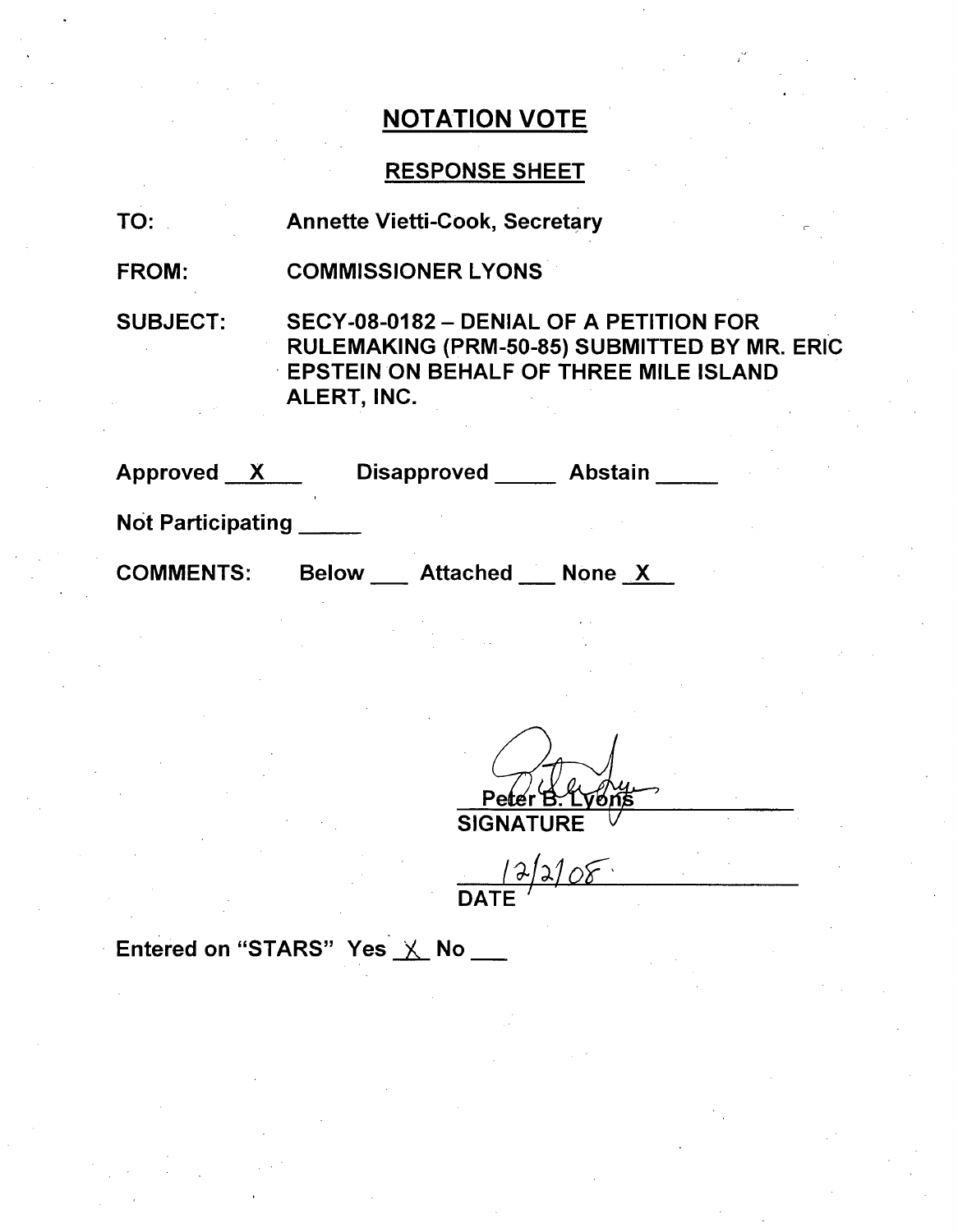#### RESPONSE SHEET

TO: Annette Vietti-Cook, Secretary

FROM: COMMISSIONER SVINICKI

SUBJECT: SECY-08-0182 - DENIAL OF A PETITION FOR RULEMAKING (PRM-50-85) SUBMITTED BY MR. ERIC EPSTEIN ON BEHALF OF THREE MILE ISLAND ALERT, INC.

Approved XX Disapproved Abstain

Not Participating

COMMENTS: Below XX Attached None

I approve subject to the requested clarification on page 8 of the Federal Register notice, as attached.

**SIGNATURE** 

**12//5108** DATE Entered on "STARS" Yes  $\sqrt{}$  No